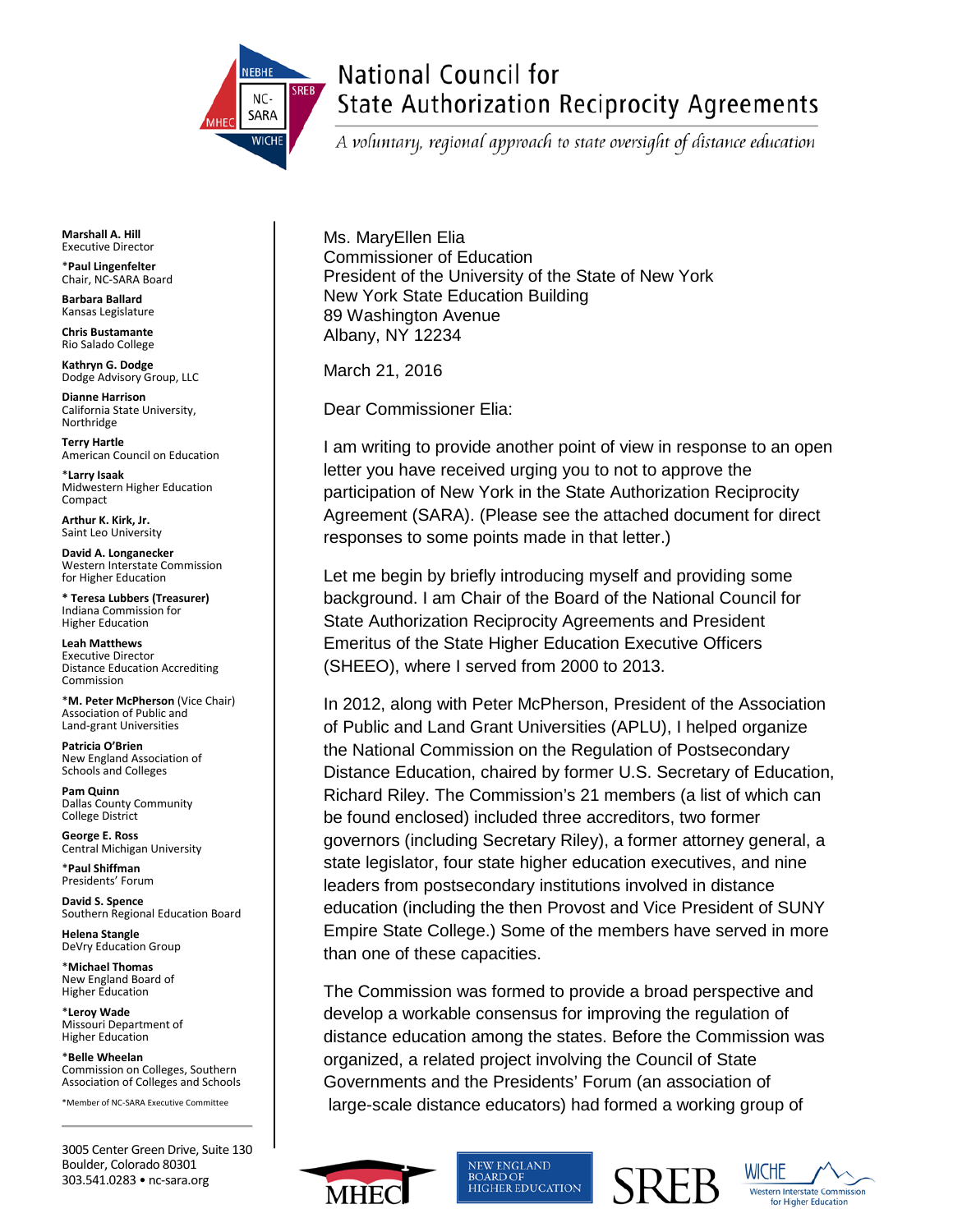Comm. Elia March 21, 2016 Page **2** of **4**

> state regulators charged with creating a draft of common approaches for regulating distance education.

At the same time, the four regional higher education compacts, convened by David Longanecker, former U.S. Assistant Secretary for Postsecondary Education and President of the Western Interstate Commission for Higher Education (WICHE), advanced a strategy for employing the existing regional compacts as the operational entities to administer interstate reciprocity agreements.

The Commission, chaired by Secretary Riley, became the venue where the various groups working on improving the state regulation of distance education came together to develop a workable approach. SARA, and NC-SARA, a coordinating entity to advance the effort and assure reciprocity among the four regional compacts, emerged from this effort in the last half of 2013.

With apologies for the long introduction, let me now describe the purposes of SARA and make the case for New York to join the 36 other states who have become SARA participants.

SARA emerged from the convergence of two interests – the interest of institutions in manageable, affordable regulation and the interest of the public and its representatives in quality assurance and consumer protection. Some seem to believe that these interests could not possibly converge, but in this situation they *have* converged to good effect.

The use of the Internet for delivering postsecondary education expanded the potential regulatory load of every state from the number of institutions physically located in the state to every institution in the country. From the perspective of the states, only a much larger regulatory staff could possible handle the workload, and even then, the work would be nearly impossible to do well.

From the perspective of institutions wishing to offer distance education, the need to achieve state authorization in every state where potential students live created an expensive regulatory nightmare. The differences in state regulations and the need to pay fees in multiple states became a burden that only large distance education providers (and wellcapitalized for-profit entities) could bear.

From the perspective of the public interest in quality and consumer protection, incoherent, ineffective regulation is almost as bad as no oversight at all. In the past some states have done a poor job in meeting their responsibilities for consumer protection. To have effective regulation of distance education *all* states need to play an effective role, the rules need to be consistent and manageable, and their workload needs to be manageable.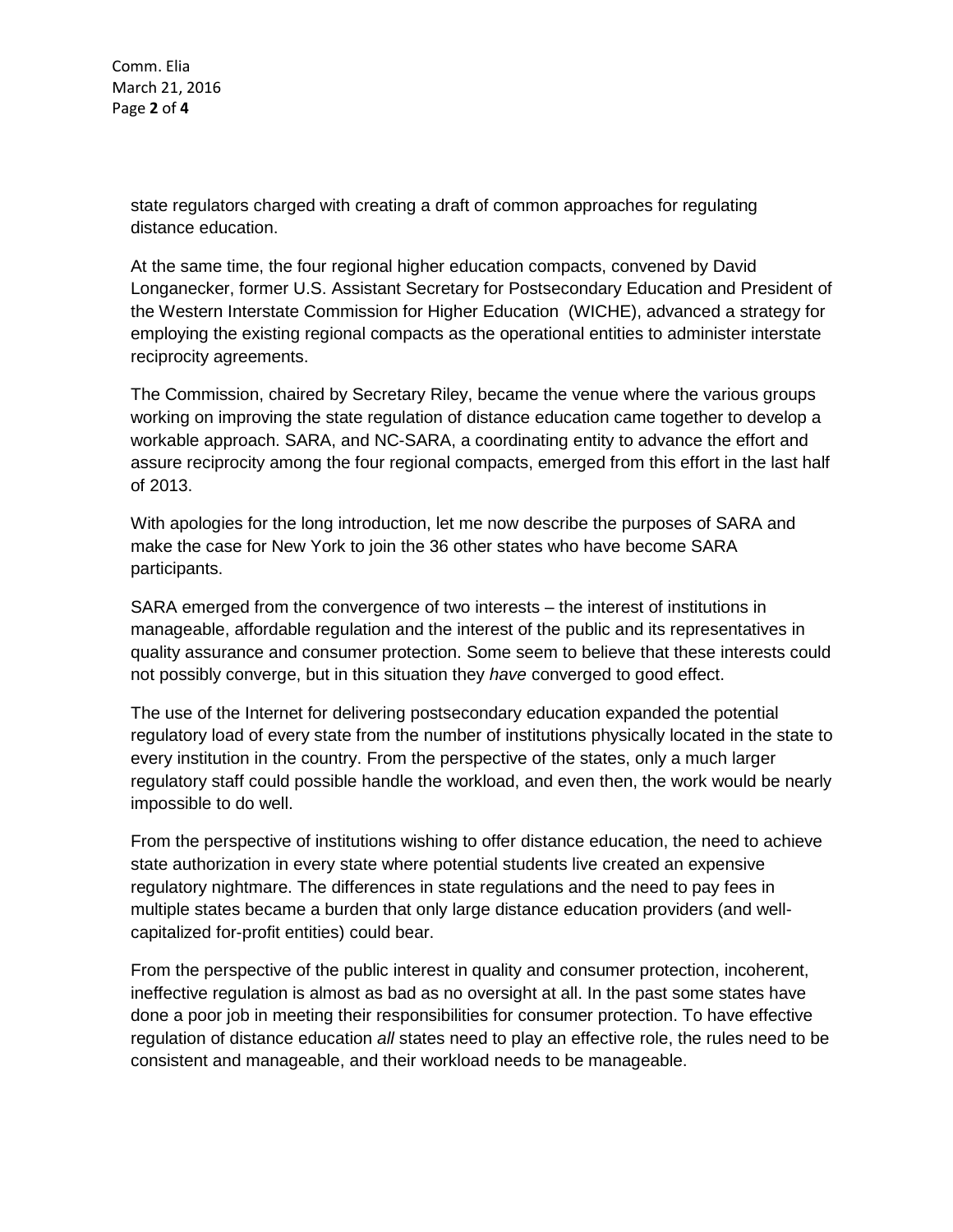Comm. Elia March 21, 2016 Page **3** of **4**

To be admitted to SARA and to continue to be a member in good standing a state must:

- Designate a single entity within the state to manage and coordinate SARA;
- Review and approve applications from eligible institutions in the state that want to participate in SARA;
- Annually review and approve renewal applications from institutions;
- Agree to serve as the default forum for any SARA-related complaint filed against an institution approved by the state to participate in SARA;
- Agree to work with other SARA states to ensure the success of the initiative, providing information, reports, coordination of responses to student complaints, etc.; and
- Provide means to deal with catastrophic events that could affect SARA institutions and their students (closure, etc.).

To be admitted to SARA and to continue good standing an institution must:

- Be a degree-granting institution approved to operate by a governmental entity (most usually a state);
- Be accredited by an accrediting organization recognized by the U.S. Department of Education;
- If a non-public institution, have an acceptable financial responsibility composite index score, issued by the U.S. DOE;
- Have its president or provost commit in writing that the institution meets and will continue to meet the Council of Regional Accrediting Commissions' *Interregional Guidelines for the Evaluation of Distance Education Programs;*
- Agree to work with its home state's SARA entity to resolve any complaints arising from its students in SARA states, and to abide by decisions of that entity;
- Agree to provide to NC-SARA data on its operations in SARA states; and
- Agree to provide important notifications to students pursuing programs leading to licensure (such as nursing or teaching), so that students will know whether their completing the program will enable them to sit for licensure exams where they live or want to live.

The performance of states and of institutions in meeting their responsibilities to students is being monitored through the complaint reporting process at the regional and national level and in the annual renewal process. Each SARA state reports to NC-SARA every quarter the number and disposition of student complaints (by institution name) that have been appealed to the SARA entity in the state. NC-SARA reports that information on its website. This is the most transparent reporting of student complaints in American higher education.

If New York becomes a member of SARA it will be obligated to monitor the work of New York SARA member institutions in offering distance education, but it will be able to rely on other SARA states for meeting their responsibilities in monitoring distance education providers located in their state. It will *not* have to rely on other states in the event of fraud, misrepresentation, or abuse that violate New York laws. Any state can take independent action under such circumstances.

Finally, I'd like to address directly the charge that SARA will somehow weaken quality assurance and consumer protection for vulnerable students. It does the opposite: 1) by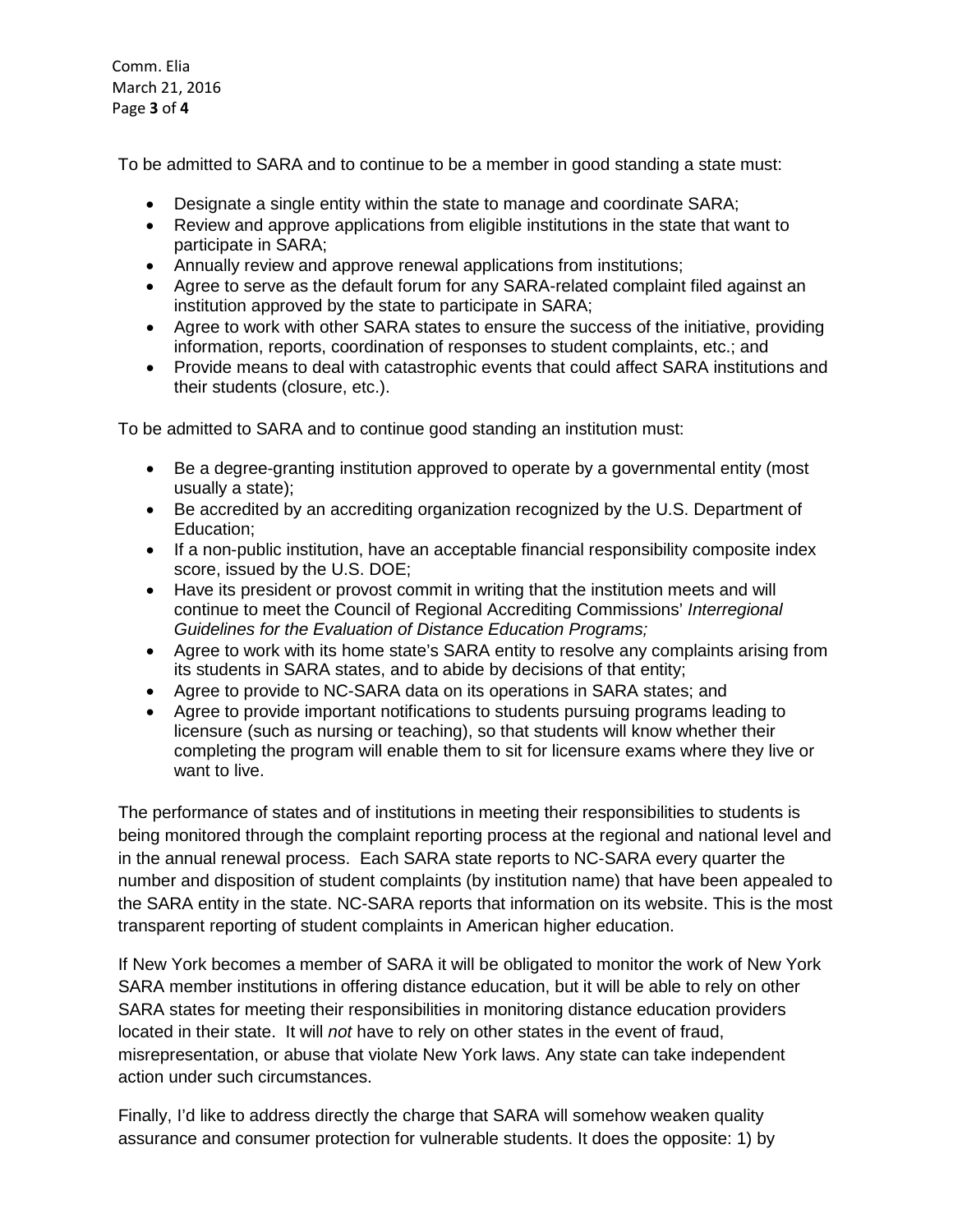Comm. Elia March 21, 2016 Page **4** of **4**

increasing the capacity of states to manage the workload of regulation; 2) by creating incentives for states to improve their regulatory practices; 3) by creating a transparent national data base of complaints associated with individual institutions; and 4) by creating an incentive for the entire higher education community to embrace and comply with shared quality standards for distance education.

Many of the people involved in creating SARA have spent much of their careers working to improve quality in higher education. Secretary Riley and David Longanecker at the federal level, and many of us at the state level have been directly involved in closing institutions that have abused students and the public trust. None of us would claim that SARA solves or could possibly solve all of the thorny problems involved in increasing educational quality and protecting students from irresponsible institutions. But it is a strong step in the right direction.

By joining SARA New York can improve quality assurance in distance education for its own students and contribute to more effective quality assurance and higher quality distance education in the entire country.

With every good wish,

finge fill

Paul E. Lingenfelter Chair of the NC-SARA Board

C: John D'Agati, Deputy Commissioner NC-SARA Board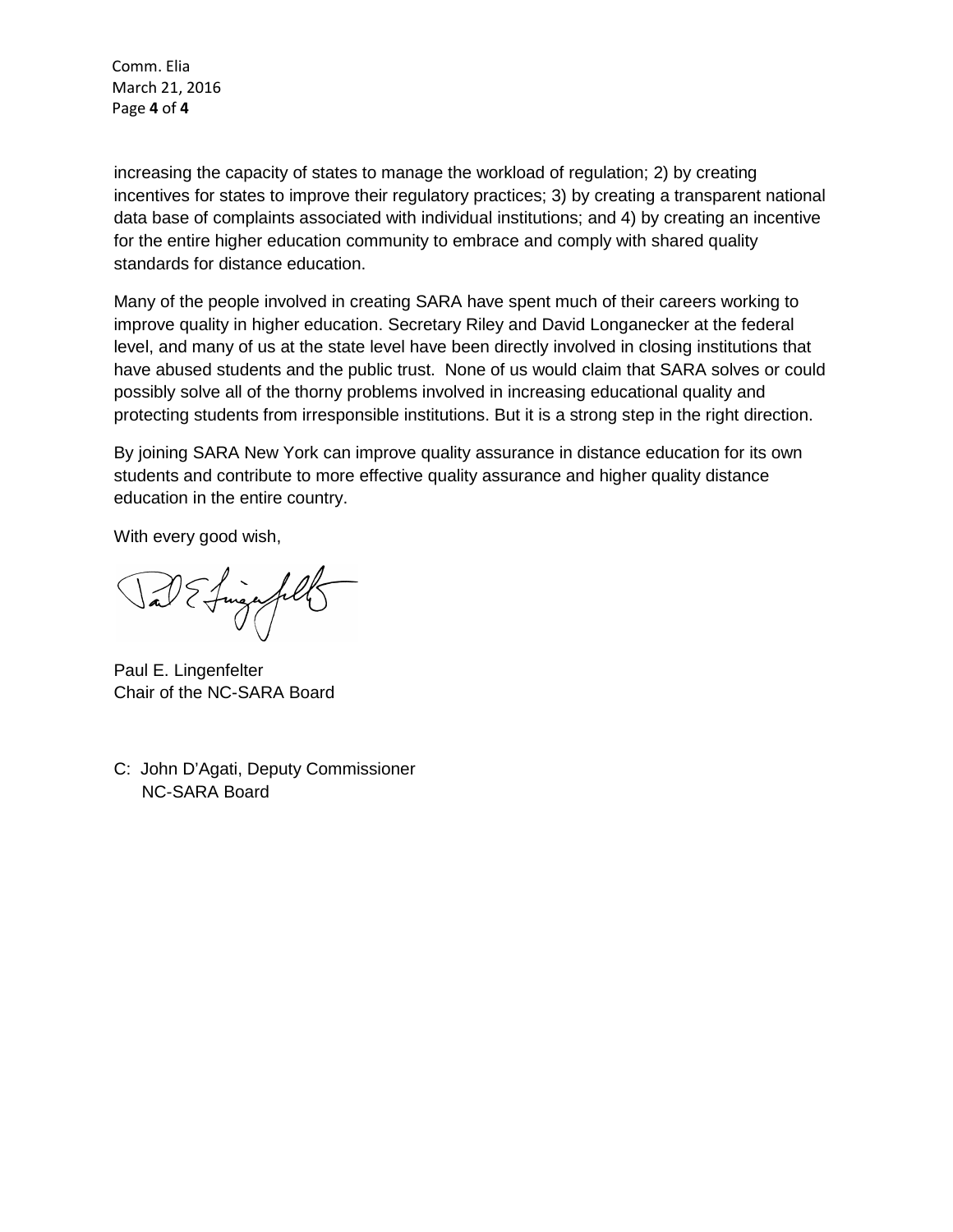| <b>Statement in March 14, 2016 letter</b>                                                                                                           | <b>Response</b>                                                                                                                                                                                                                                                                                                                                                                                                                                                                                                                                                                                                                                          |
|-----------------------------------------------------------------------------------------------------------------------------------------------------|----------------------------------------------------------------------------------------------------------------------------------------------------------------------------------------------------------------------------------------------------------------------------------------------------------------------------------------------------------------------------------------------------------------------------------------------------------------------------------------------------------------------------------------------------------------------------------------------------------------------------------------------------------|
| SARA prevents a state from acting against<br>"predatory" online education from other<br>(SARA) states.                                              | By having high standards for institutional participation, and by requiring<br>SARA states to be responsible for the actions of their institutions, SARA<br>raises the bar for distance education. SARA has processes to identify and<br>deal with institutions that exploit students or fail to observe standards of<br>good practice, and nothing in the SARA agreement prevents any state's<br>Attorney General from taking action against any institution (including an<br>out-of-state SARA institution) for consumer protection violations such as<br>misrepresentation, fraud or abuse.                                                            |
| If NY signs on to SARA, it would formally agree to<br>"weaker oversight of out-of-state online schools."                                            | NY does not regulate out-of-state institutions that enroll NY students via<br>distance education; only 15 or so states attempt to do that because of the<br>challenge of trying to regulate from any one state the thousands of<br>institutions active in online education. SARA regulates exactly that kind of<br>educational activity by requiring each SARA state to be responsible for its<br>SARA institutions, with an oversight mechanism and standards developed<br>by experienced educators and state higher education regulators. For<br>students in NY and most states, SARA provides oversight precisely where<br>none or little now exists. |
| SARA states have no way to express displeasure with<br>another state's resolution of a student's complaint<br>other than wholly withdraw from SARA. | SARA encourages states to work together to ensure that student<br>complaints are appropriately addressed. And it publically reports that<br>process (by institution name) on its website - a "first" in American higher<br>education. If a SARA state believes another SARA state is not<br>appropriately dealing with student complaints, it can bring that concern to<br>the other state's regional compact. If the concern is found to be valid, the<br>compact can deal with it up to the consequence of removing that state from<br>membership in SARA.                                                                                             |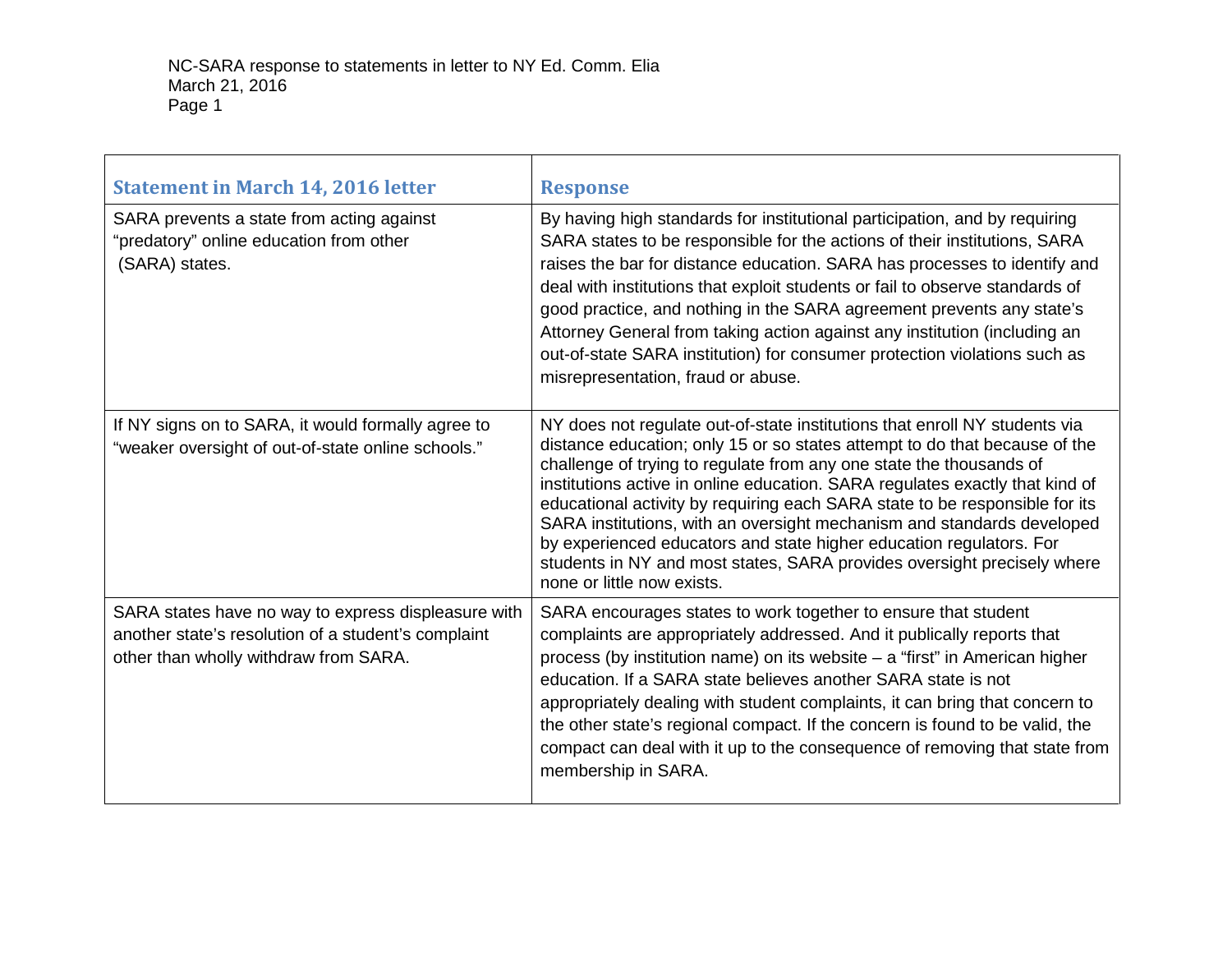| <b>Statement in March 14, 2016 letter</b>                                                                                                                                                                           | <b>Response</b>                                                                                                                                                                                                                                                                                                                                                                                                                                                                                                                                                                                                                                                                                                                                             |
|---------------------------------------------------------------------------------------------------------------------------------------------------------------------------------------------------------------------|-------------------------------------------------------------------------------------------------------------------------------------------------------------------------------------------------------------------------------------------------------------------------------------------------------------------------------------------------------------------------------------------------------------------------------------------------------------------------------------------------------------------------------------------------------------------------------------------------------------------------------------------------------------------------------------------------------------------------------------------------------------|
| SARA induces every college "to become an advocate<br>for the worst, most predatory college" or "lose ability<br>to operate in other member states."                                                                 | By requiring SARA states to be responsible for the actions of their<br>institutions, SARA does just the opposite. No SARA institution would want<br>to lose the benefits of operating under SARA because its state would not<br>deal with malpractice by one of its institutions.                                                                                                                                                                                                                                                                                                                                                                                                                                                                           |
| SARA forces states to treat all institutions (public,<br>independent non-profit and independent for-profit)<br>the same, despite "deceptive practices (that) are<br>widespread in the for-profit education sector." | By requiring all SARA institutions to meet the same standards, SARA<br>sets clear and high expectations for institutional behavior in distance<br>education. Institutions approved by their state to participate in SARA know<br>what is expected of them, and they know the consequences of failing to<br>meet the standards to which they have committed. All institutions, public,<br>non-profit, and for-profit, must annually commit to those standards and live<br>up to them.                                                                                                                                                                                                                                                                        |
| SARA was "drafted by colleges, with little or no<br>involvement of consumer groups, legal aid, or law<br>enforcement."                                                                                              | The development of SARA was shaped by the voices of strong individuals<br>with a demonstrated commitment to student welfare and many years of<br>direct experience regulating higher education institutions (including for-<br>profit institutions) at the state and federal levels. A majority of the members<br>of Commission on the Regulation of Postsecondary Distance Education<br>were not institutional representatives, but elected officials, regulators, and<br>accreditors. Additional individuals and groups convened by the four<br>regional compacts were consulted in an open, multi-year development<br>process. In the review and adoption of SARA by 36 states virtually every<br>constituency has had multiple opportunities for input. |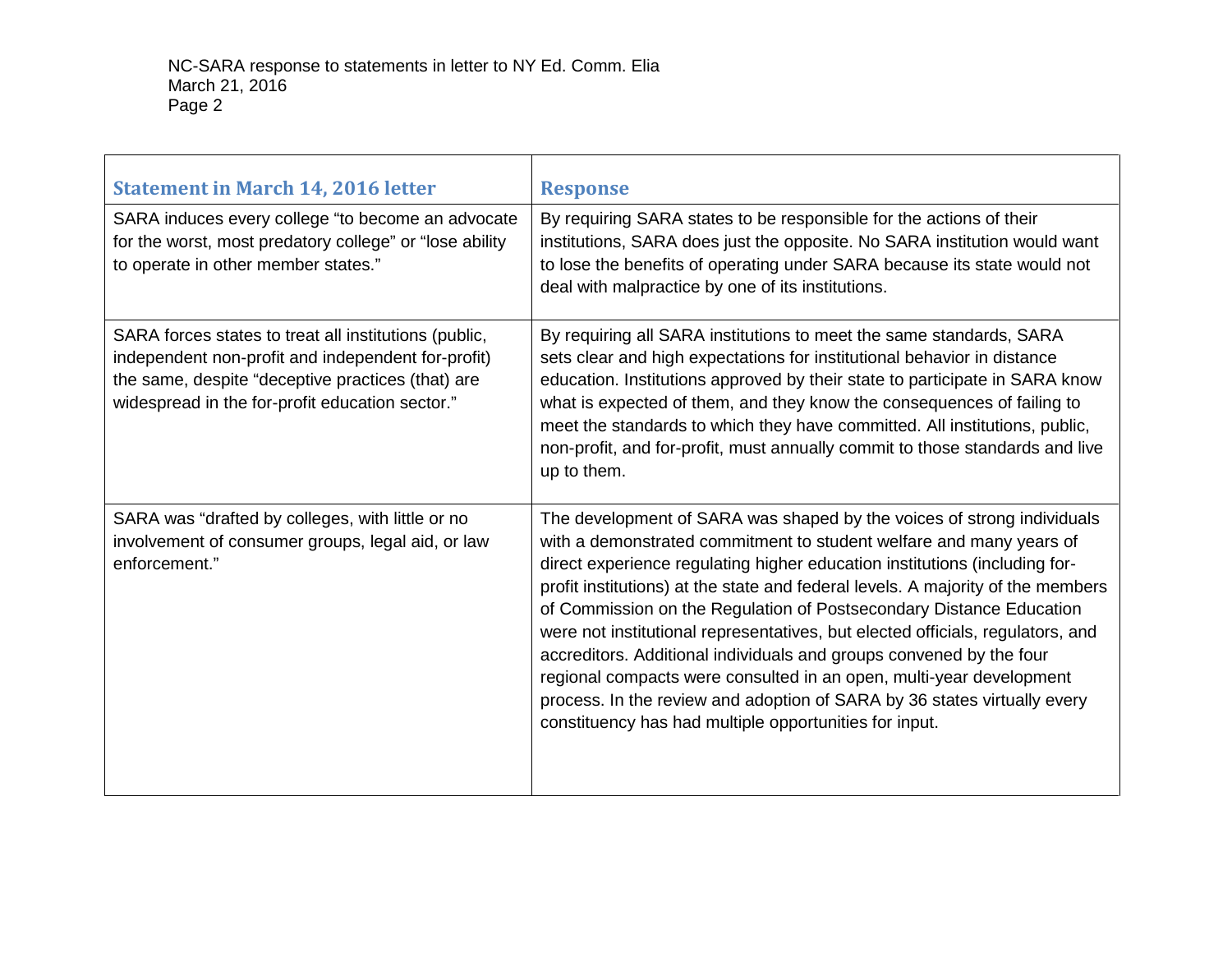# **Commission on the Regulation of Postsecondary Distance Education 2012-2013**

## **Members**

**Hon. Richard W. Riley, Chair** Senior Partner, Nelson Mullins Riley & Scarborough LLP and its affiliate, Education Counsel LLC and Former U.S. Secretary of Education

**Meg Benke, Ph.D.**  Provost and Vice President, Academic Affairs, SUNY Empire State College

**Hon. Joseph A. Garcia** Lieutenant Governor of Colorado and Executive Director, Colorado Department of Higher Education

**Hon. Jim Geringer** Former Governor of Wyoming

**Rufus Glasper, Ph.D.**  Chancellor, Maricopa County Community College District

**Terry W. Hartle**  Senior Vice President, Division of Government and Public Affairs, American Council on Education (ACE)

**Marshall A. Hill, Ph.D.**  Executive Director, Nebraska Coordinating Commission for Postsecondary Education

**Arthur Kirk, Jr., Ph.D.**  President, Saint Leo University

**Paul E. Lingenfelter, Ph.D.**  President, State Higher Education Executive Officers (SHEEO)

**Sylvia Manning, Ph.D.**  President, Higher Learning Commission for the North Central Association Former Chancellor, University of Illinois, Chicago

#### **M. Peter McPherson**

President, Association of Public and Land-grant Universities (A۰P۰L۰U)

#### **Bobby D. Moser, Ph.D.**

Vice President, Agriculture Administration and Dean, College of Food, Agricultural, and Environmental Sciences, The Ohio State University and Chair, Board of Directors, American Distance Education Consortium (ADEC)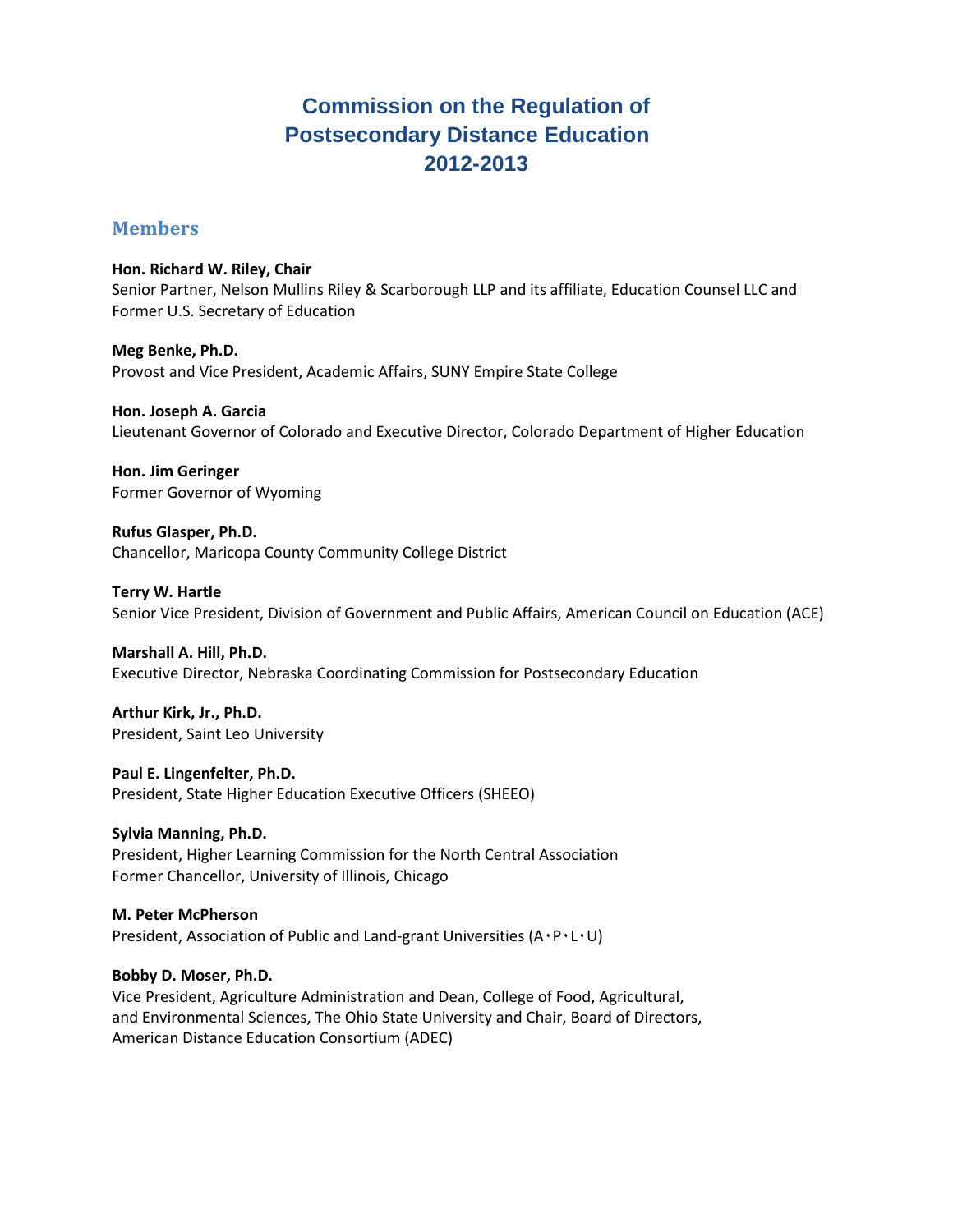Commission on Regulation of Postsecondary Distance Education 2012-2013 March 21, 2016 Page **2** of **3**

**Hon. Tad Perry** Member, South Dakota House of Representatives

#### **George D. Peterson, Ph.D., P.E.**

Former Executive Director, ABET (accredits University programs in applied science, computing, engineering, and engineering technology)

**James Petro** Chancellor, Ohio Board of Regents

**Michael Plater, Ph.D.**  President, Strayer University

**Pamela K. Quinn**  Provost, LeCroy Center for Educational Telecommunications, Dallas County Community College District

**George E. Ross, Ph.D.**  President, Central Michigan University

**Paul Shiffman, Ed.D.** Assistant Vice President for Strategic and Government Relations, President's Forum

**Ronald L. Taylor** Co-Founder and Retired CEO, DeVry Inc.

#### **Belle S. Wheelan, Ph.D.**

President, Southern Association of Schools and Colleges

# **Observers and Advisors**

**Kay Gilcher**  Federal Liaison to the Commission U.S. Department of Education

**Julie Bell** Program Director, Education Program National Conference of State Legislators

**Bruce N. Chaloux, Ph.D.** Executive Director and CEO, Sloan Consortium Past Director, Student Access and Programs and the Electronic Campus at SREB

**A. Frank Mayadas, Ph.D.** Senior Advisor Alfred P. Sloan Foundation